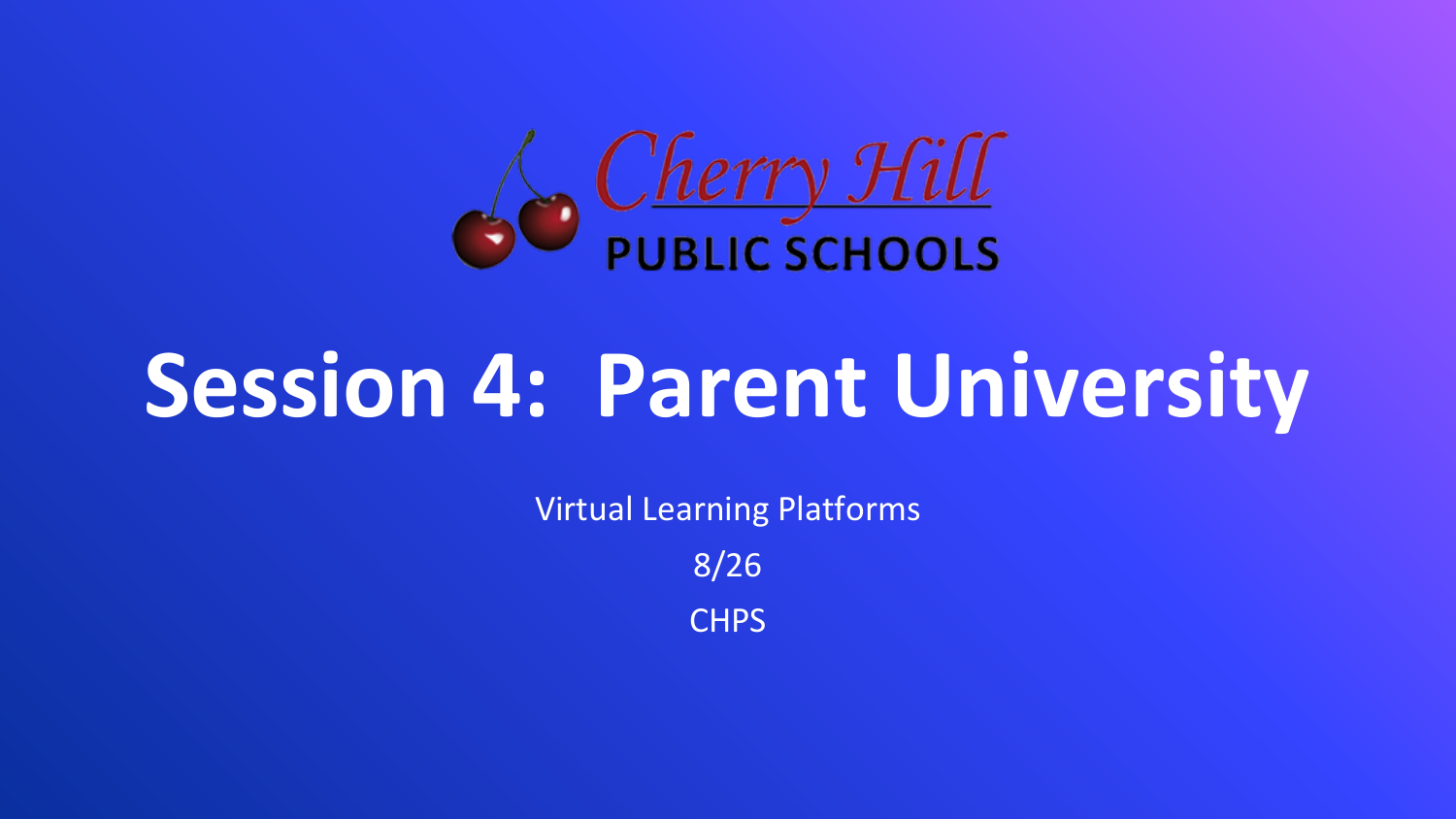# **Flipgrid**

Flipgrid is Microsoft's free video discussion platform for educators, learners and families. In Flipgrid, educators post discussion prompts and learners respond by sharing short videos. The simple and fun Flipgrid Camera allows students to showcase their creativity by adding filters, stickers, whiteboard and more, all within their educator's private class Grid.

[Flipgrid Blog for Families](https://blog.flipgrid.com/news/families)

Flipd

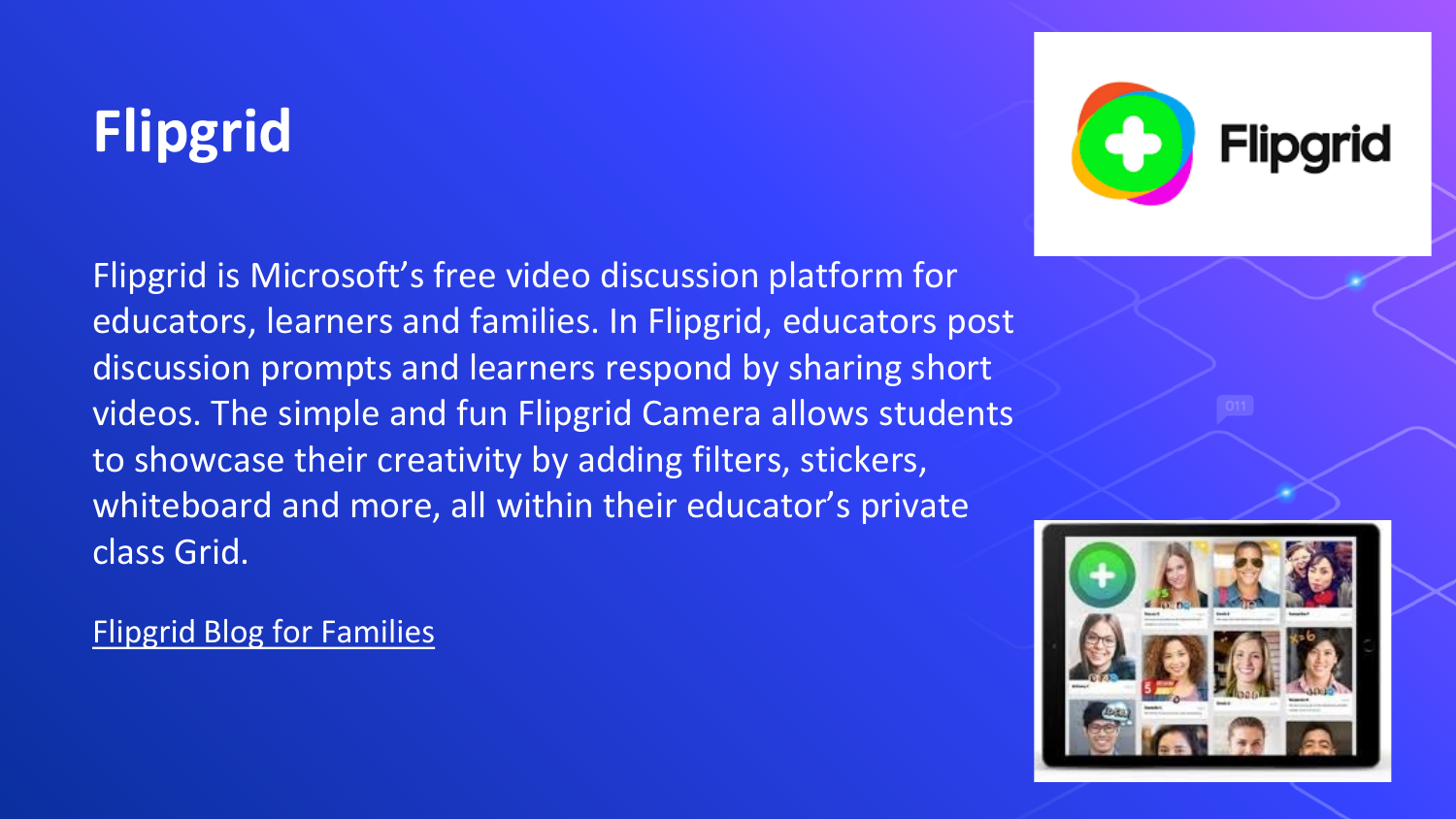### **Edpuzzle**

With Edpuzzle, students can only watch the video lessons assigned by the teacher. In other words, the teacher will be the one filtering the content from YouTube so that students can only view educational content. Teachers embed their own questions in the video, and students will receive immediate feedback so they can see if they've understood the content or not.

[Edpuzzle for Parents and Guardians](https://support.edpuzzle.com/hc/en-us/categories/360001511852-For-Parents)



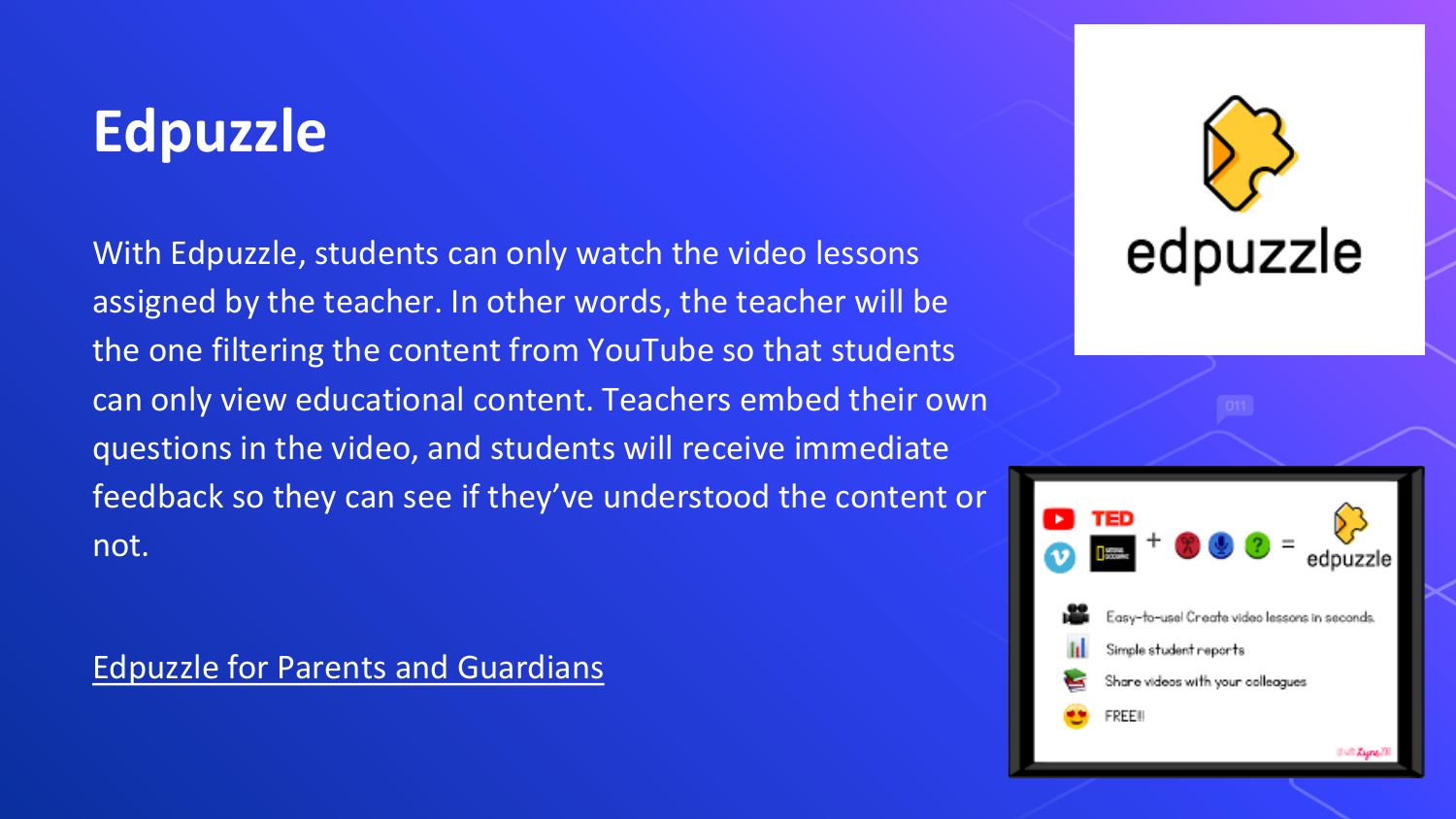### **Screencastify**

- Screencastify is a Google Chrome Extension: Teachers can record themselves to create a flipped classroom, explain difficult concepts, recap the day's main objectives, demonstrate an idea, or give students audio or video feedback on their work.
- They can communicate with parents, explaining procedures or bringing a personal touch to the traditional classroom newsletter.
- Students can use Screencastify to demonstrate what they've learned or how they solved a problem, give presentations, make and read ebooks, or practice reading aloud.

[Screencastify for Education](https://www.screencastify.com/education)



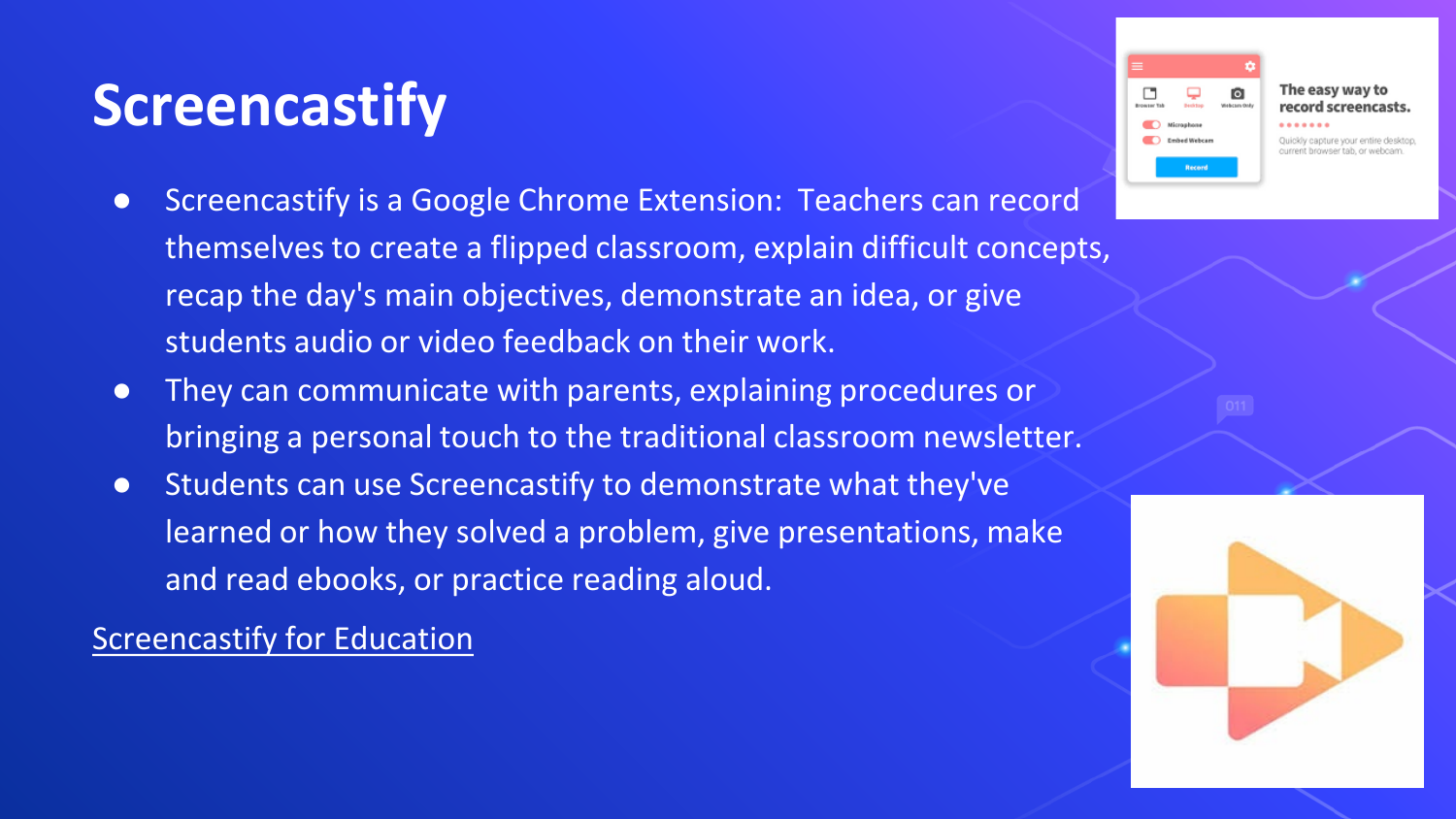### **Google Meet**

- A Google Meet is a virtual meeting or class where all students a **whenew and the intersect of Disabled** teachers are able to interact.
- Educators can create a unique Meet link for each class, which is displayed on the Classroom Stream and Classwork pages. The link acts as a dedicated meeting space for each class.
- The Meet links created by the Classroom integration are nicknamed meetings. For education users, participants can't rejoin [nicknamed](https://support.google.com/meet/answer/9302870#meet) meetings once the final participant has left, unless they have meeting creation privileges to start a new meeting. This means if the instructor is the last person to leave a nicknamed meeting, students can't join again until an instructor restarts the nicknamed meeting.

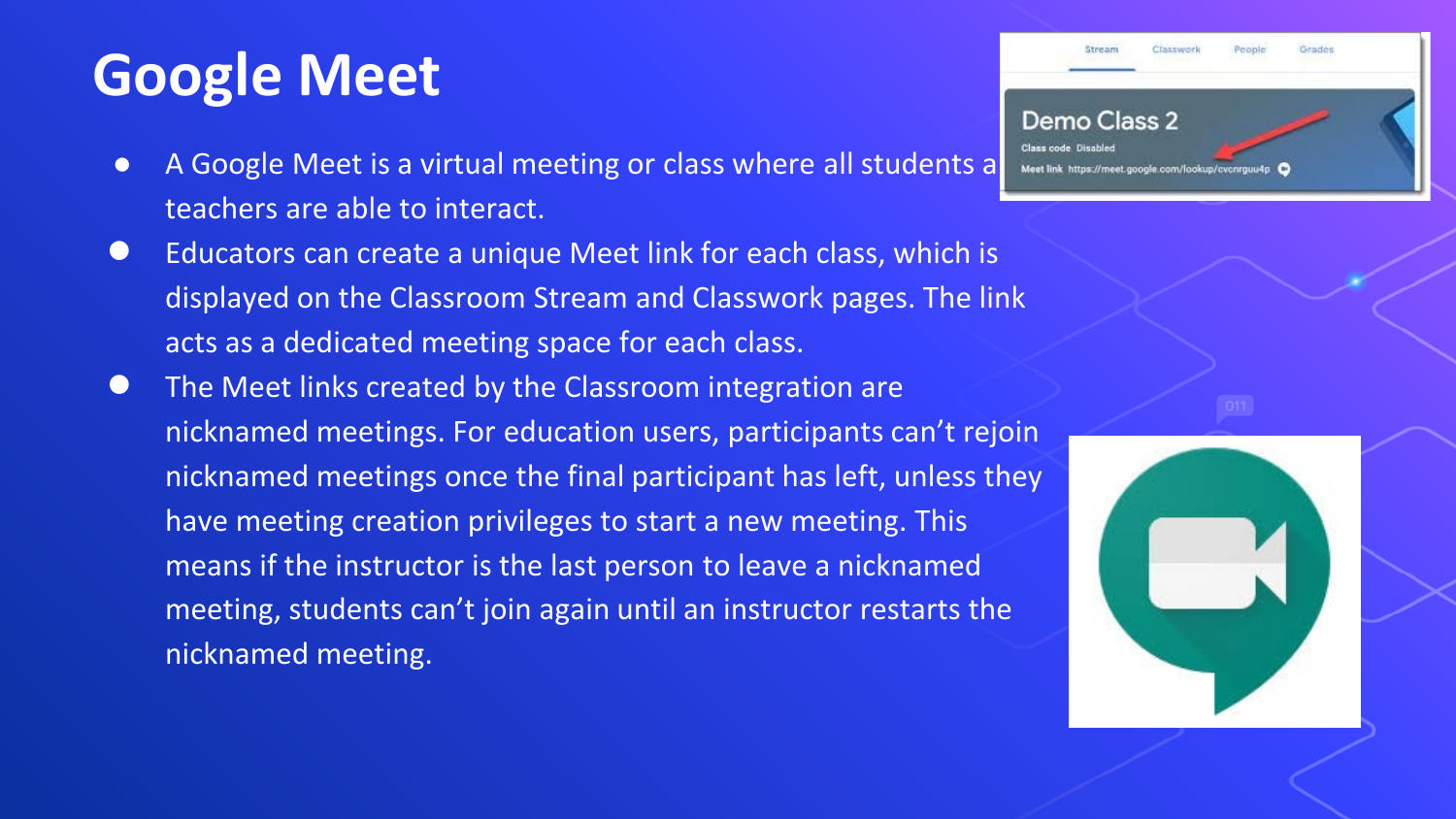## **Kahoot! / Quizzizz / Quizlet**

Kahoot!, Quizziz, Quizlet, and other "gaming" platforms, engage students in an introduction to learning, review, and assessment. They are often used to help learners in a review of both skill and content! The built-in competition style of these online platforms make learning fun and exciting.

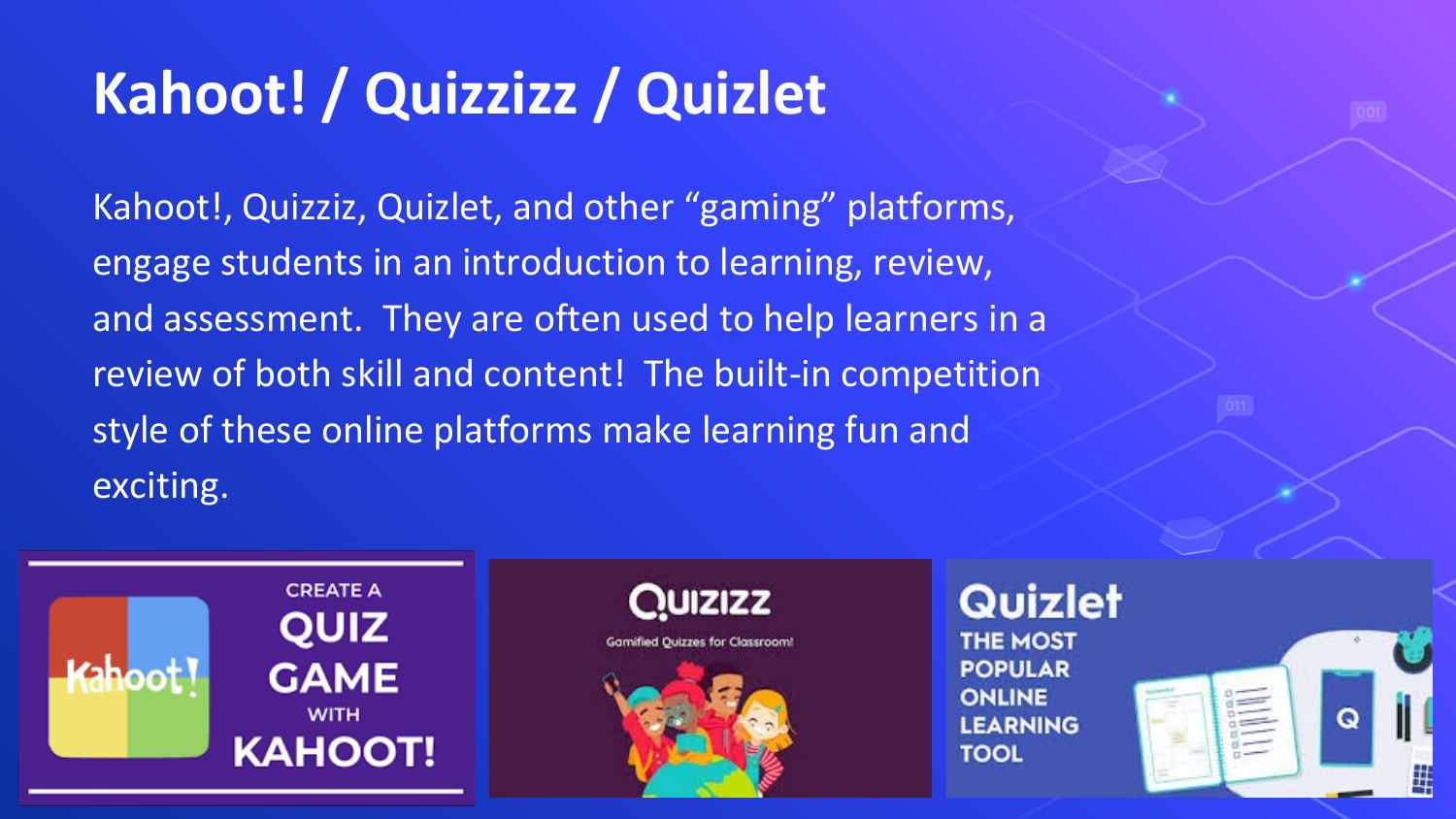#### **Zearn**

- Zearn is an online math curriculum (coupled with live whole- and small-group instruction) for grades one through five, with supplemental skills practice activities for kindergartners.
- Students open up to a dashboard with tasks to be completed; these include a variety of fluency warmups that promote general number sense and lessonspecific skills, as well as guided practice with interactive video lessons that feature enthusiastic human teachers and school-age children



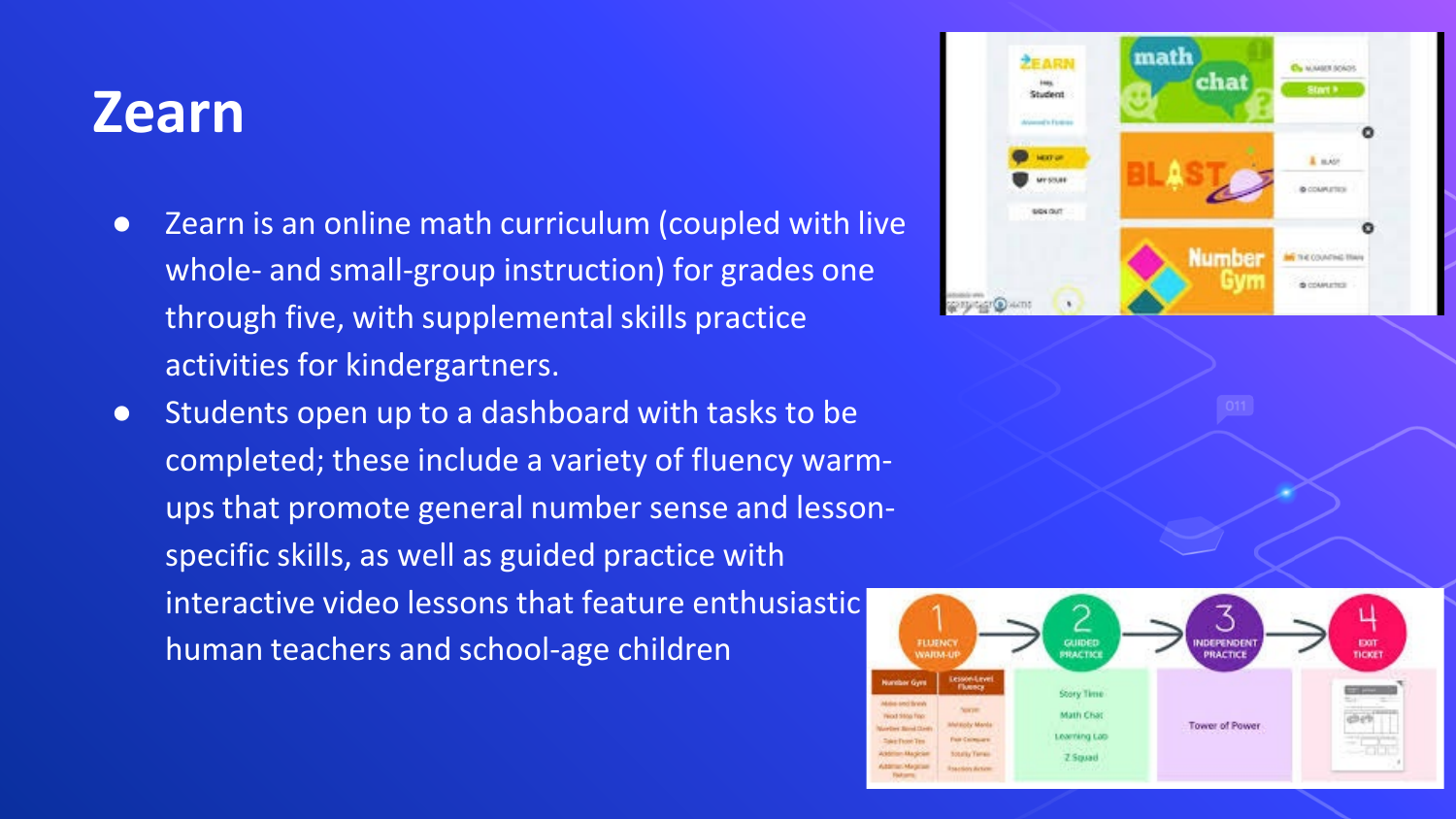#### **IXL**

With IXL, your children will learn at their own pace—IXL's adaptive questions automatically adjust to just the right level of difficulty. A wide variety of question types keeps practice sessions fresh and enables all types of learners to reach their full potential.

- Diagnostic
- Practice
- **•** Personalized Guidance
- Awards and Certificates

[Read more about IXL](https://www.ixl.com/)

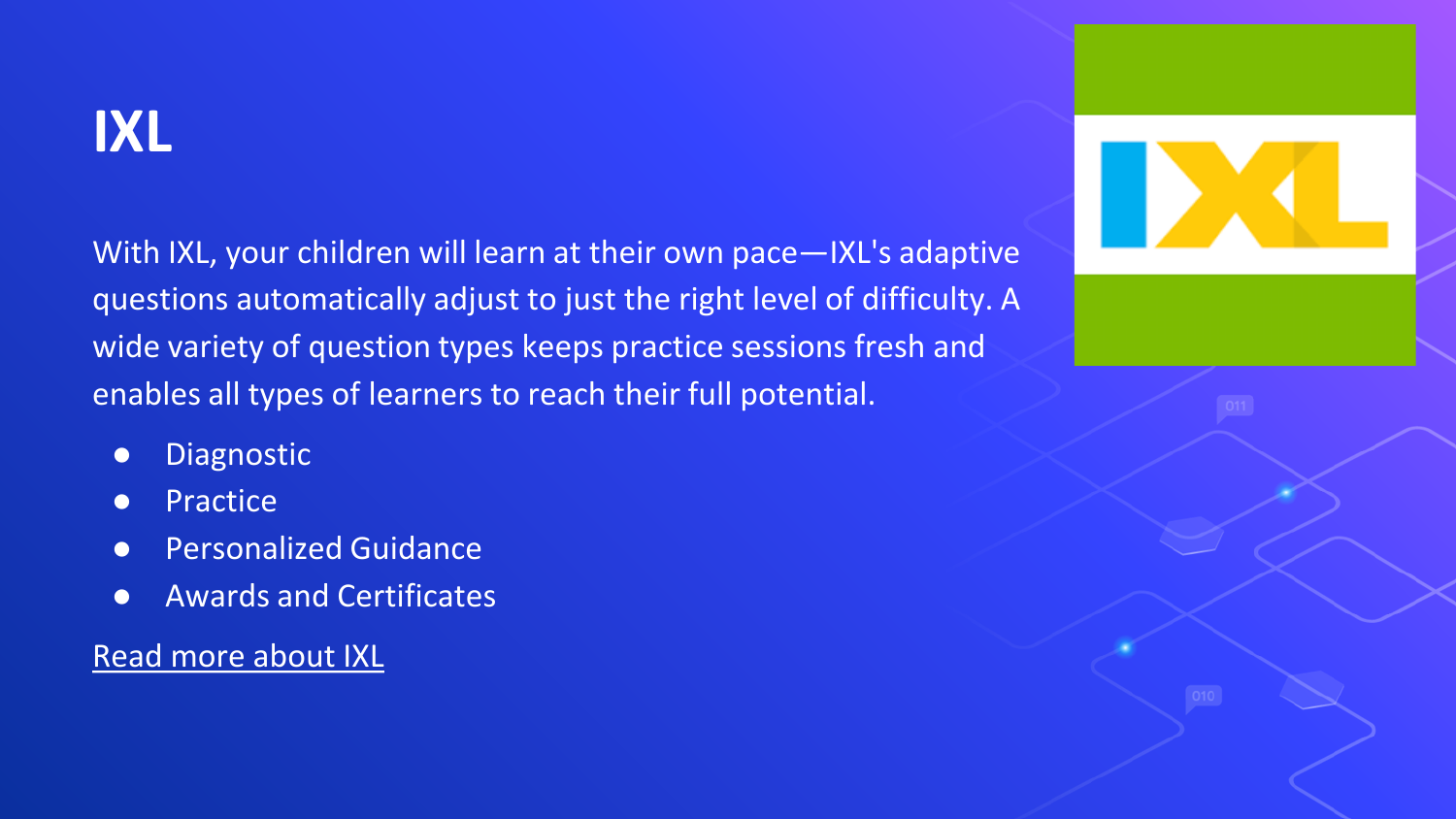### **ClassDojo**

ClassDojo is a school communication platform that teachers, students, and families use every day to build close-knit communities by sharing what's being learned in the classroom home through photos, videos, and messages.

Teachers use **Class Dojo** to keep parents up to date on student progress and **classroom** happenings.

[ClassDojo Resources for Parents](https://www.classdojo.com/resources/#parents)

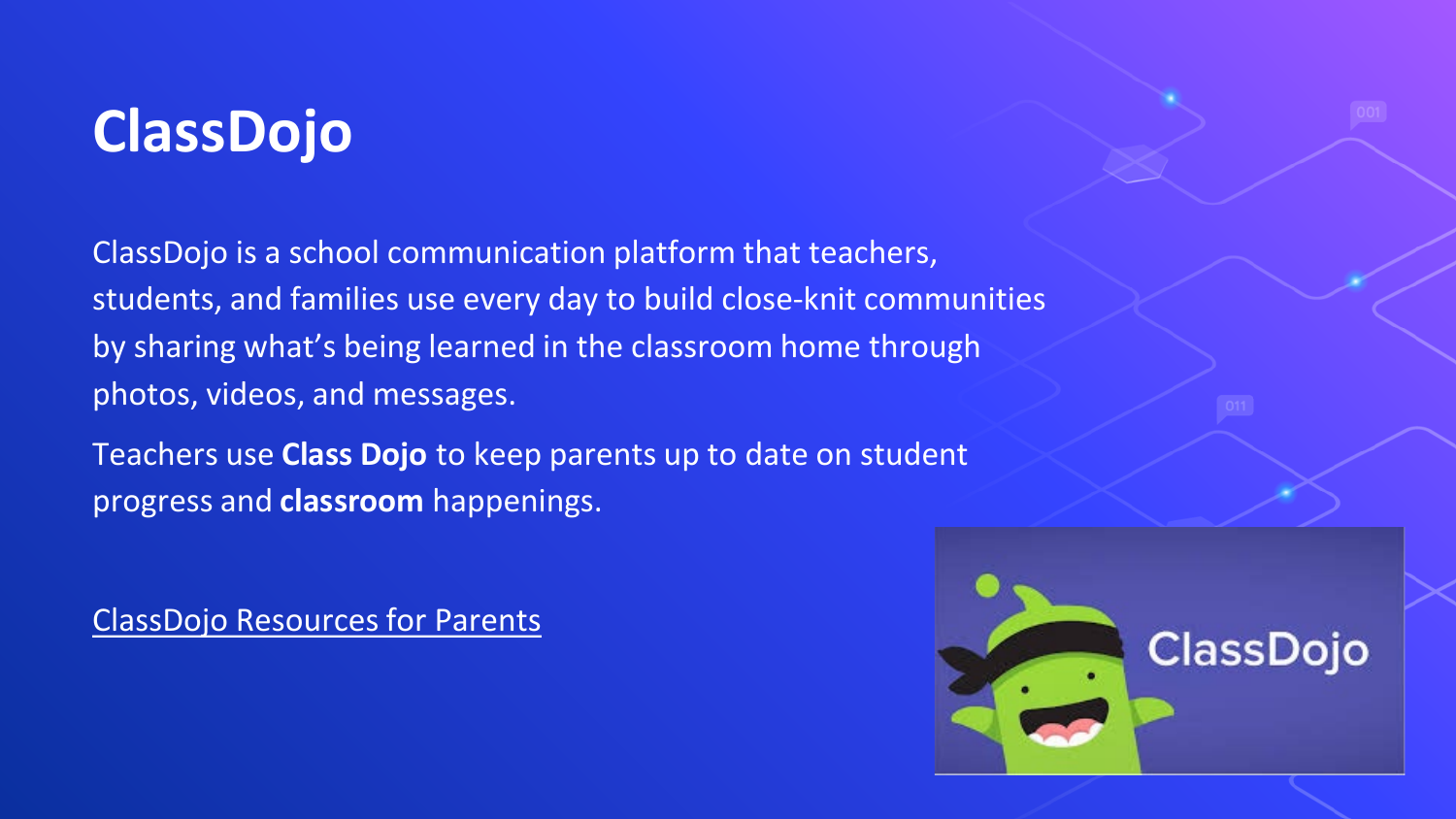### **Additional Platform Resources**

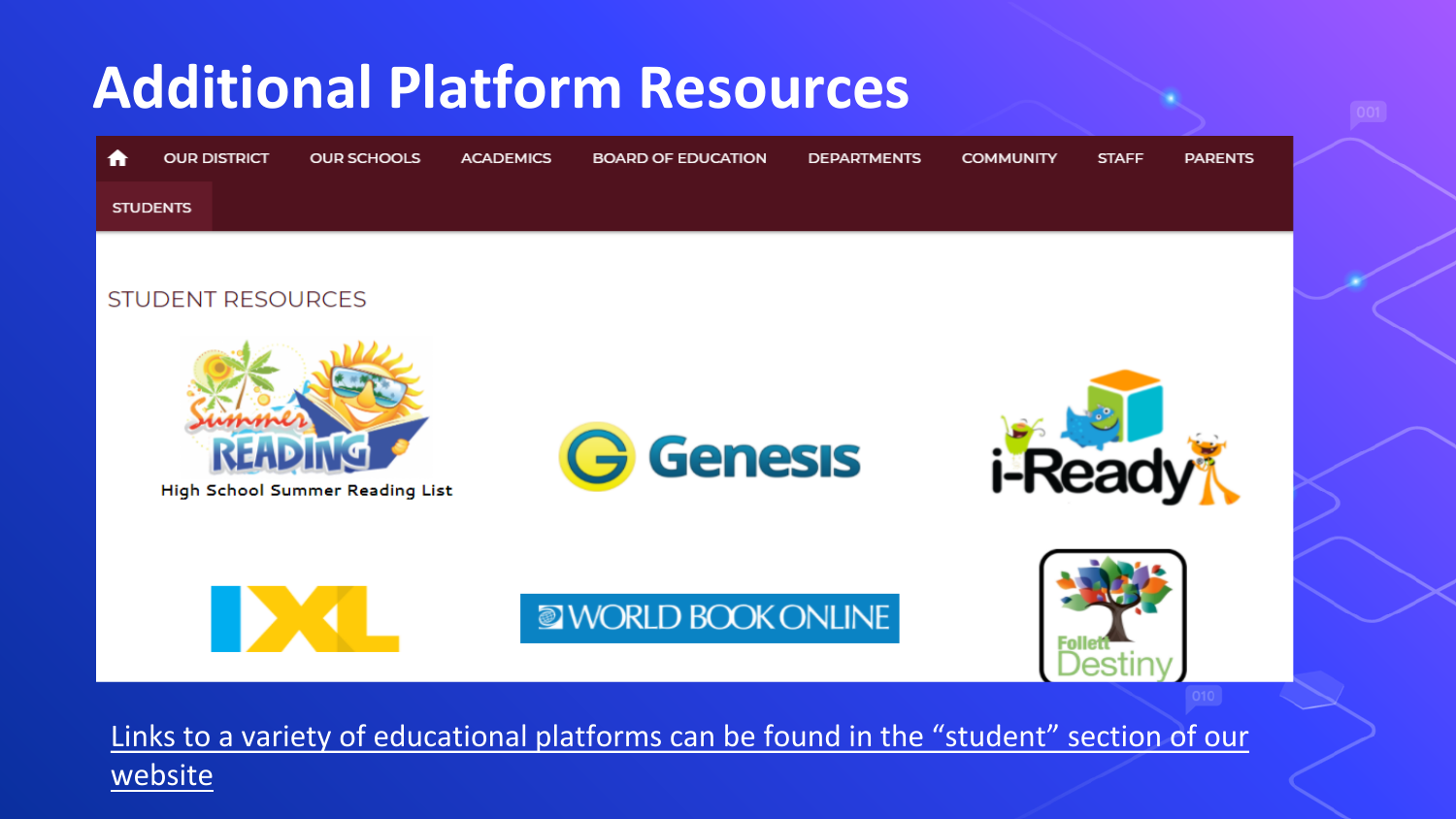# Q&A

**Q:** Will the district be paying for premium subscriptions to Nearpod, Screencastify, EdPuzzle, etc to allow teachers to have the full benefits of these platforms? **A:** The district has purchased a premium license for Screencastify. Some of the other platforms have been purchased for particular grades and schools.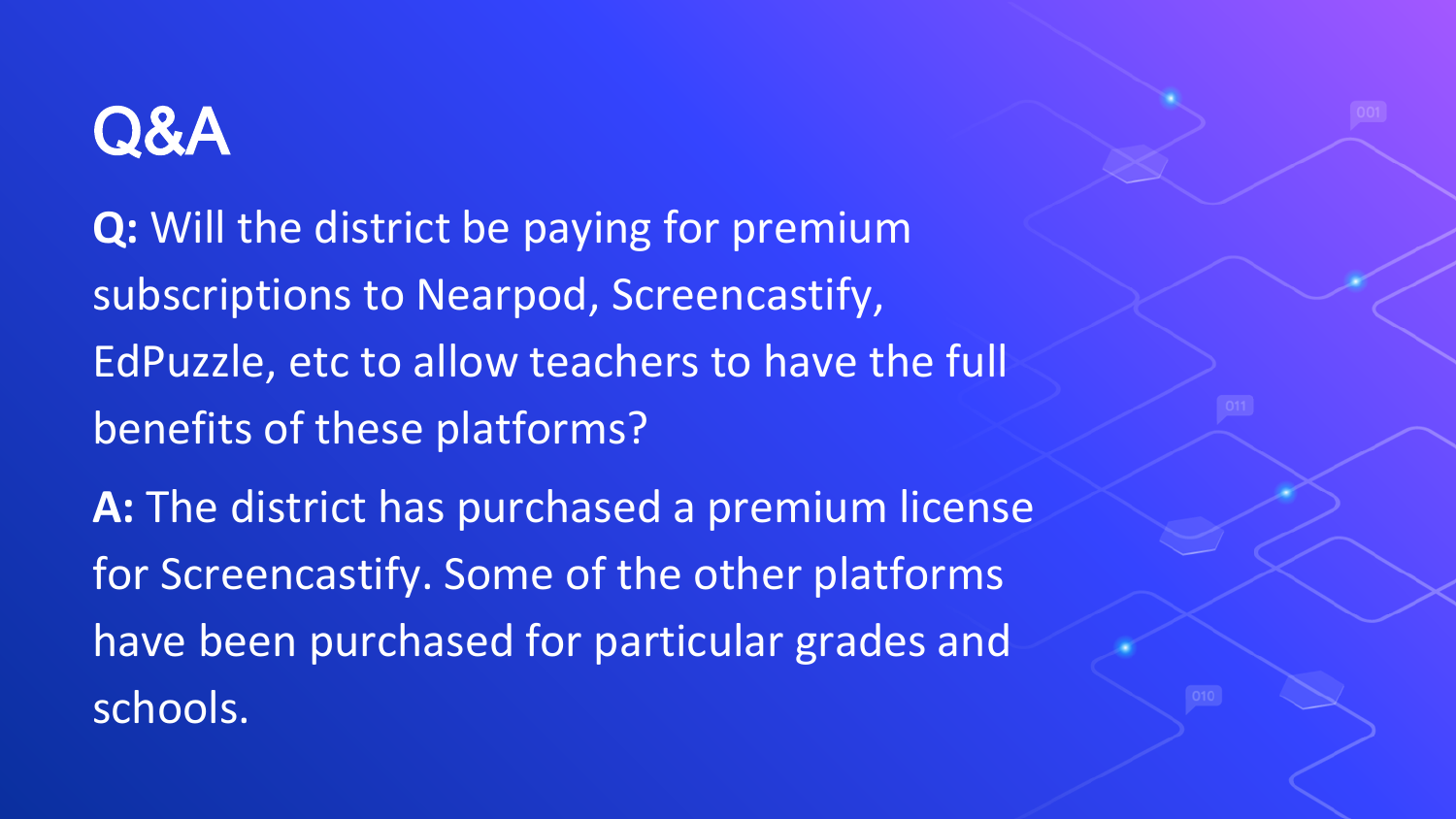# Q&A

**Q:** How would you suggest that parents organize all the log in information for all of these different platforms and make it easy for young learners to log in independently? A: The district uses its single sign on via Google whenever possible.